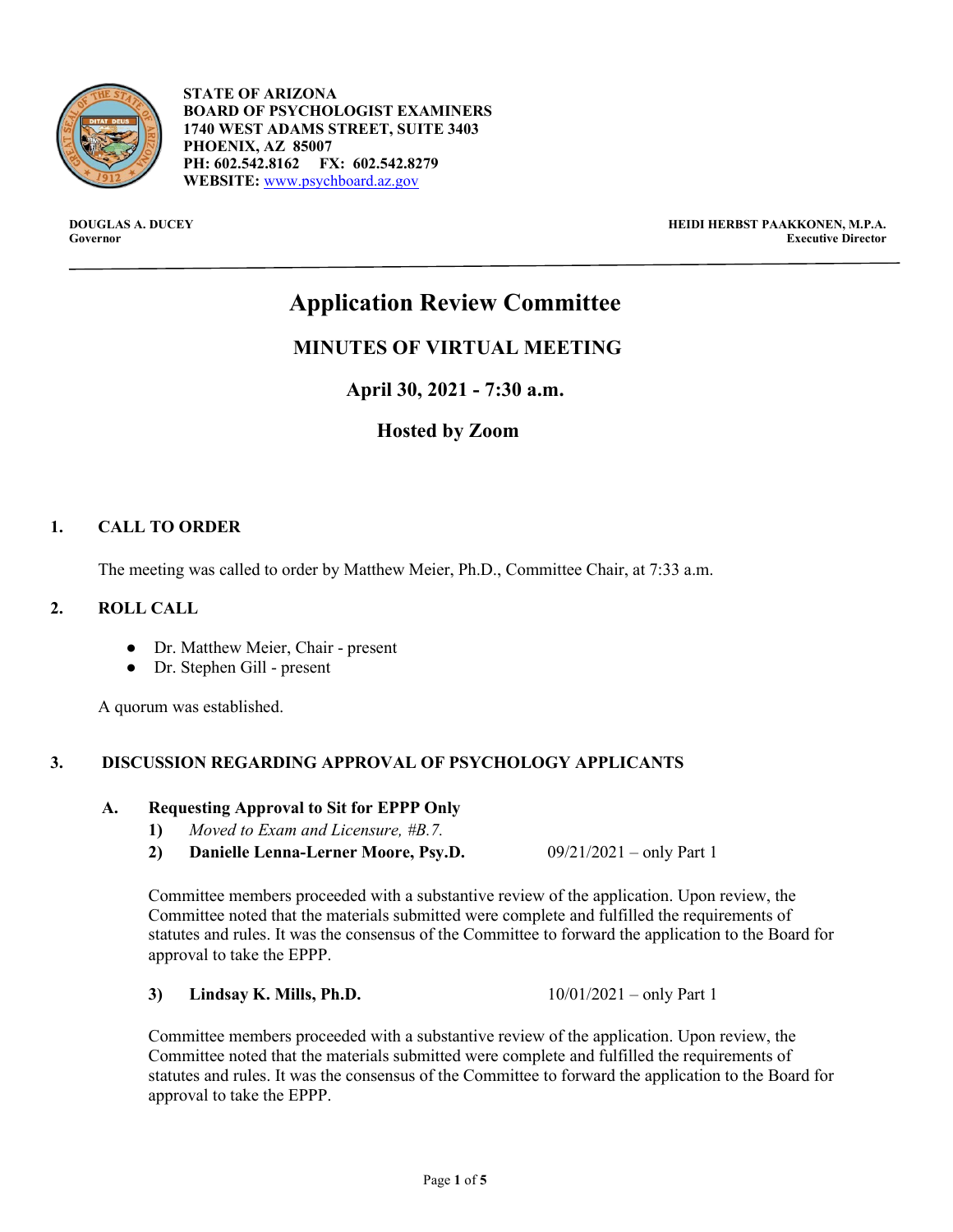#### **4) Nadejda Alexandrova, Psy.D.** 12/21/2021 - Part 1 & Part 2

Committee members proceeded with a substantive review of the application. Upon review, the Committee noted that the materials submitted were complete and fulfilled the requirements of statutes and rules. It was the consensus of the Committee to forward the application to the Board for approval to take the EPPP.

**MOTION:** Dr. Meier moved to forward the following applications to the full Board with a recommendation to approve them to sit for the EPPP: Danielle Lenna-Lerner Moore, Psy.D.; Lindsay K. Mills, Ph.D.; and Nadejda Alexandrova, Psy.D. Dr. Gill seconded the motion.

**VOTE:** The motion was approved 2-0.

# **B. Requesting Approval to Sit for EPPP & Licensure**

**1) Jasbir Sandhu, Psy.D. (FAIR)** 10/19/2021 – only Part 1

Committee members proceeded with a substantive review of the application. Upon review, the Committee noted that the materials submitted were complete and meet the requirements of the statutes and rules. It was the consensus of the Committee to forward the application to the Board for approval to sit for the EPPP and for licensure upon receipt of a passing score.

#### **2) Jessica L. Semmann, Ph.D.** 10/31/2020 – only Part 1

Committee members proceeded with a substantive review of the application. Upon review, the Committee noted that the materials submitted were complete and meet the requirements of the statutes and rules. It was the consensus of the Committee to forward the application to the Board for approval to sit for the EPPP and for licensure upon receipt of a passing score.

# **3) Melissa Wagner, Ph.D.** 10/27/2020 – only Part 1

Committee members proceeded with a substantive review of the application. Upon review, the Committee noted that the materials submitted were complete and meet the requirements of the statutes and rules. It was the consensus of the Committee to forward the application to the Board for approval to sit for the EPPP and for licensure upon receipt of a passing score.

**4) Quentin Brown, Ph.D.** 02/02/2021 – Part 1 & Part 2

Committee members proceeded with a substantive review of the application. Upon review, the Committee noted that the materials submitted were complete and meet the requirements of the statutes and rules, with the exception of the fact that his documented hours of supervision fall short of the 3,000 hours requirement, including a substantial deficiency with his internship hours. Additionally, one of his references cannot be accepted as that person is not a psychologist. The members concurred that the applicant can either withdraw, or submit qualifying documentation in response to a FAIR letter.

# **5) Summer Boyd, Psy.D.** 01/30/2021 – Part 1 & Part 2

Committee members proceeded with a substantive review of the application. Upon review, the Committee noted that the materials submitted were complete and meet the requirements of the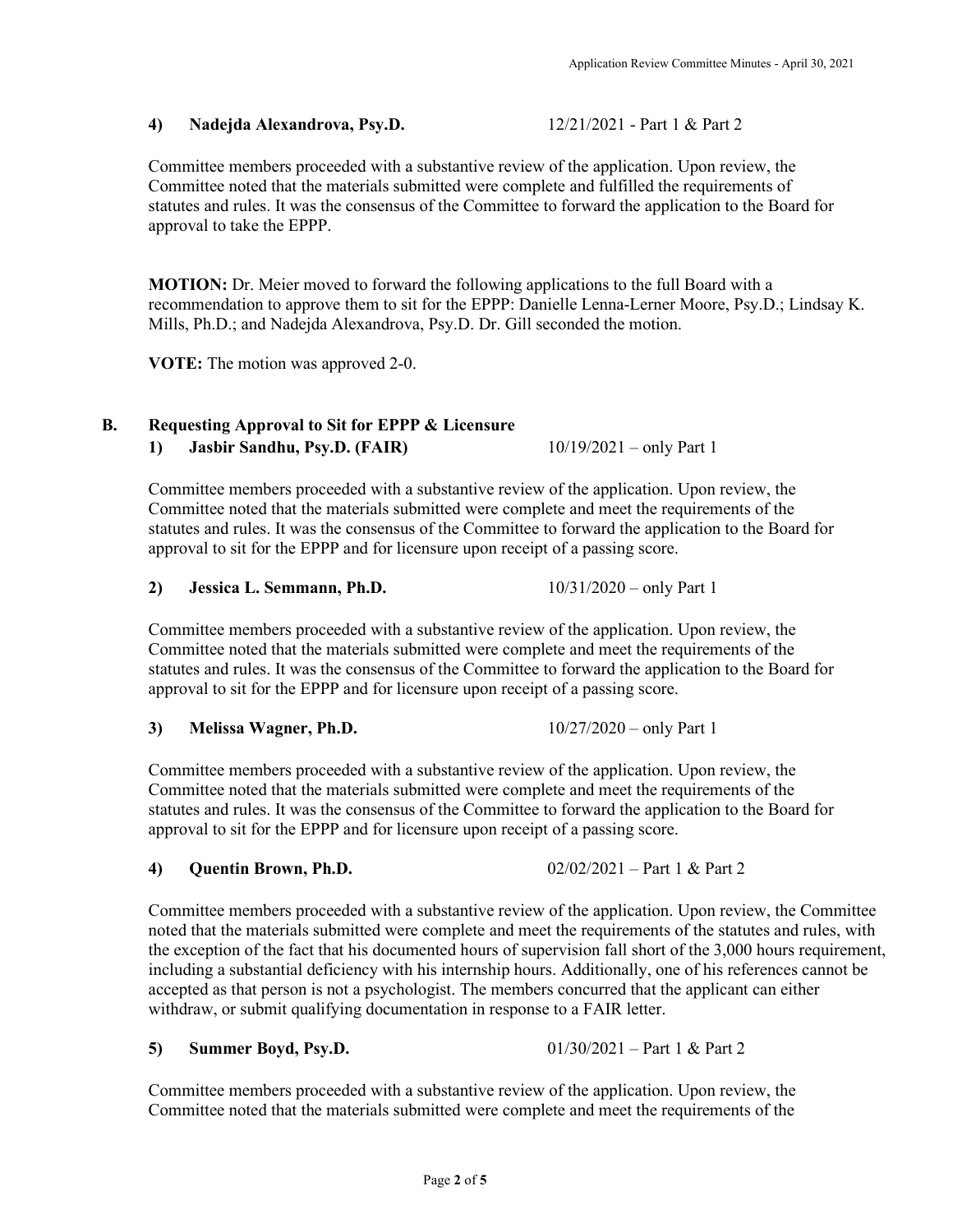statutes and rules. It was the consensus of the Committee to forward the application to the Board for approval to sit for the EPPP and for licensure upon receipt of a passing score.

# **6) Ruby Howard, Psy.D.** 10/16/2020 – only Part 1

Committee members proceeded with a substantive review of the application. Upon review, the Committee noted that the materials submitted were complete and meet the requirements of the statutes and rules, with the exception of the fact that her documented hours of supervision fall short of the 3,000 hours requirement. The members concurred that the applicant can submit qualifying documentation in response to a FAIR letter.

**7) Bryan Gaviria-Jimenez, Psy.D.** 09/21/2021 – only Part 1

Committee members proceeded with a substantive review of the application. Upon review, the Committee noted that the materials submitted were complete and meet the requirements of the statutes and rules. It was the consensus of the Committee to forward the application to the Board for approval to sit for the EPPP and for licensure upon receipt of a passing score.

**MOTION:** Dr. Meier moved to forward the following applications to the full Board with a recommendation to approve taking the EPPP and licensure to be approved upon receipt of a passing score: Jasbir Sandhu, Psy.D.; Jessica L. Semmann, Ph.D.; Melissa Wagner, Ph.D.; Summer Boyd, Psy.D.; and Bryan Gaviria-Jimenez, Psy.D.. The motion included the provision that a FAIR letter be issued to Ruby Howard, Psy.D., and that a FAIR letter along with the opportunity to withdraw the application be extended to Quentin Brown, Ph.D. Dr. Gill seconded the motion.

**VOTE:** The motion was approved 2-0.

# **C. Requesting Approval for Licensure by Waiver**

**1) Allison N. Faris, Psy.D.** Has other state license

Committee members proceeded with a substantive review of the application. The Committee noted that the materials submitted were complete and fulfilled the requirements of statutes and rules. It was the consensus of the Committee to forward the application to the Board for approval of licensure.

**2) Christopher D. Schmelzle, Ph.D.** Has other state license

Committee members proceeded with a substantive review of the application. The Committee noted that the materials submitted were complete and fulfilled the requirements of statutes and rules. It was the consensus of the Committee to forward the application to the Board for approval of licensure.

**MOTION:** Dr. Meier moved the following applications to the full Board with a recommendation to grant licensure approval by waiver: Allison N. Faris, Psy.D. and Christopher D. Schmelzle, Ph.D. Dr. Gill seconded the motion.

**VOTE:** The motion was approved 2-0.

# **D. Requesting Approval for Licensure by Credential (ABPP, CPQ or National Register)**

**1) Emily C. Engel, Psy.D.** n/a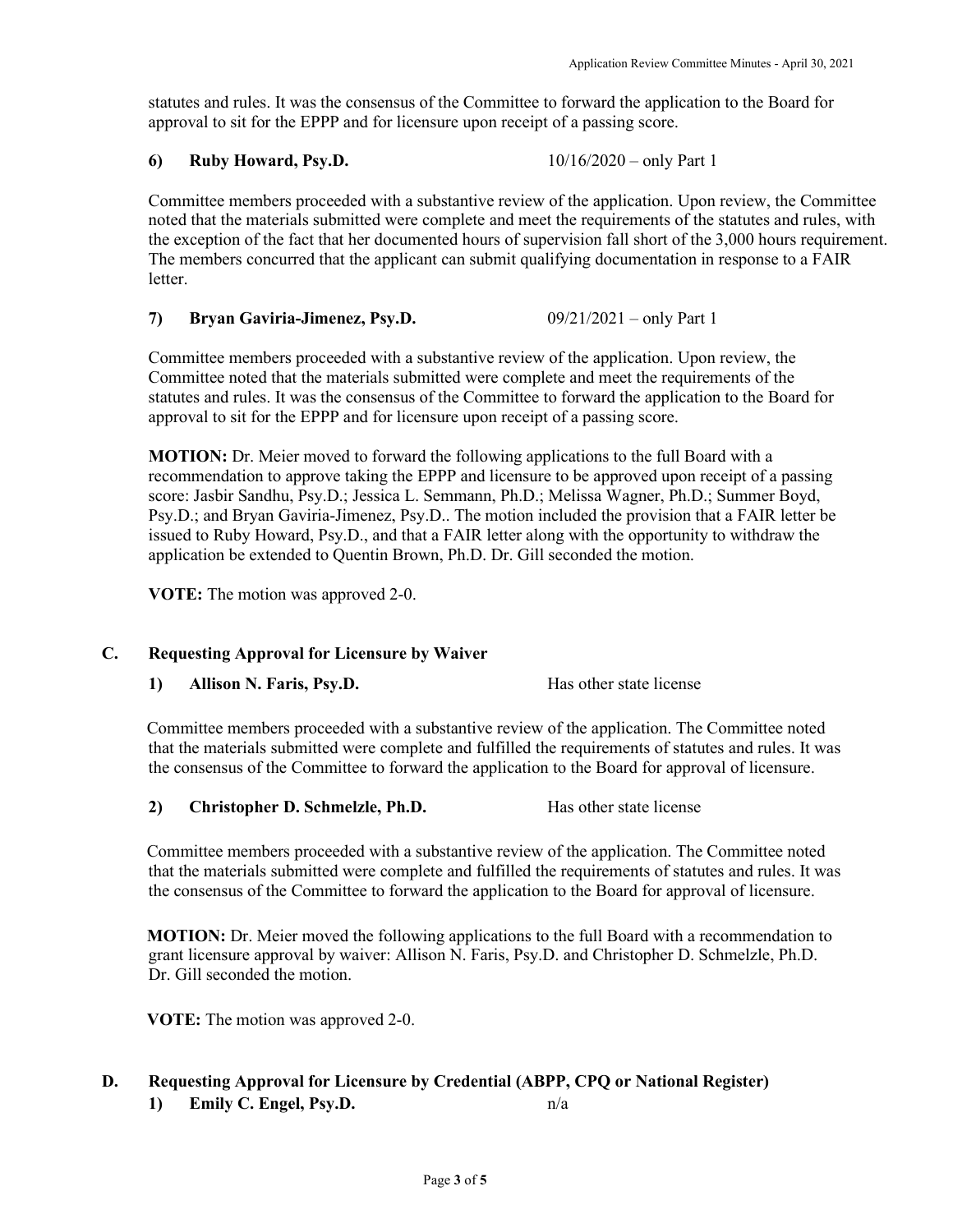Committee members proceeded with a substantive review of the application. The Committee noted that the materials submitted were complete and fulfilled the requirements of statutes and rules. It was the consensus of the Committee to forward the application to the Board for approval of licensure.

#### **2) Joelle (Kruml) Smith, Psy.D.** n/a

Committee members proceeded with a substantive review of the application. The Committee noted that the materials submitted were complete and fulfilled the requirements of statutes and rules. It was the consensus of the Committee to forward the application to the Board for approval of licensure.

#### **3) Justin A. D'Arienzo, Psy.D.** n/a

Committee members proceeded with a substantive review of the application. The Committee noted that the materials submitted were complete and fulfilled the requirements of statutes and rules with the exception of the fact that his CPQ credential documentation he submitted has recently expired. It was the consensus of the Committee to forward the application to the Board for approval of licensure predicated on the receipt of his current credential verification.

#### **4) Urmi Jani, Psy.D.** n/a

Committee members proceeded with a substantive review of the application. The Committee noted that the materials submitted were complete and fulfilled the requirements of statutes and rules. It was the consensus of the Committee to forward the application to the Board for approval of licensure.

**MOTION:** Dr. Meier moved to forward the following applications to the full Board with a recommendation to grant licensure approval by credential: Emily C. Engel, Psy.D.; Joelle (Kruml) Smith, Psy.D.; and Urmi Jani, Psy.D.. The motion included the provision that the application of Justin A. D'Arienzo, Psy.D. will also be forwarded to the full Board provided he supplies current verification of his credential. Dr. Gill seconded the motion.

**VOTE:** The motion was approved 2-0.

# **E. Requesting Approval for Licensure by Universal Recognition (A.R.S. § 32-4302) 1) Bradley E. Belsher, Ph.D.**

Committee members proceeded with a substantive review of the application. The Committee noted that the materials submitted were complete and fulfilled the requirements of statutes and rules. It was the consensus of the Committee to forward the application to the Board for approval of licensure.

# **2) Jacqueline M. Henretig, Psy.D.**

Committee members proceeded with a substantive review of the application. The Committee noted that the materials submitted were complete and fulfilled the requirements of statutes and rules. It was the consensus of the Committee to forward the application to the Board for approval of licensure.

#### **3) Karol A. Marshall, Ph.D.**

Committee members proceeded with a substantive review of the application. The Committee noted